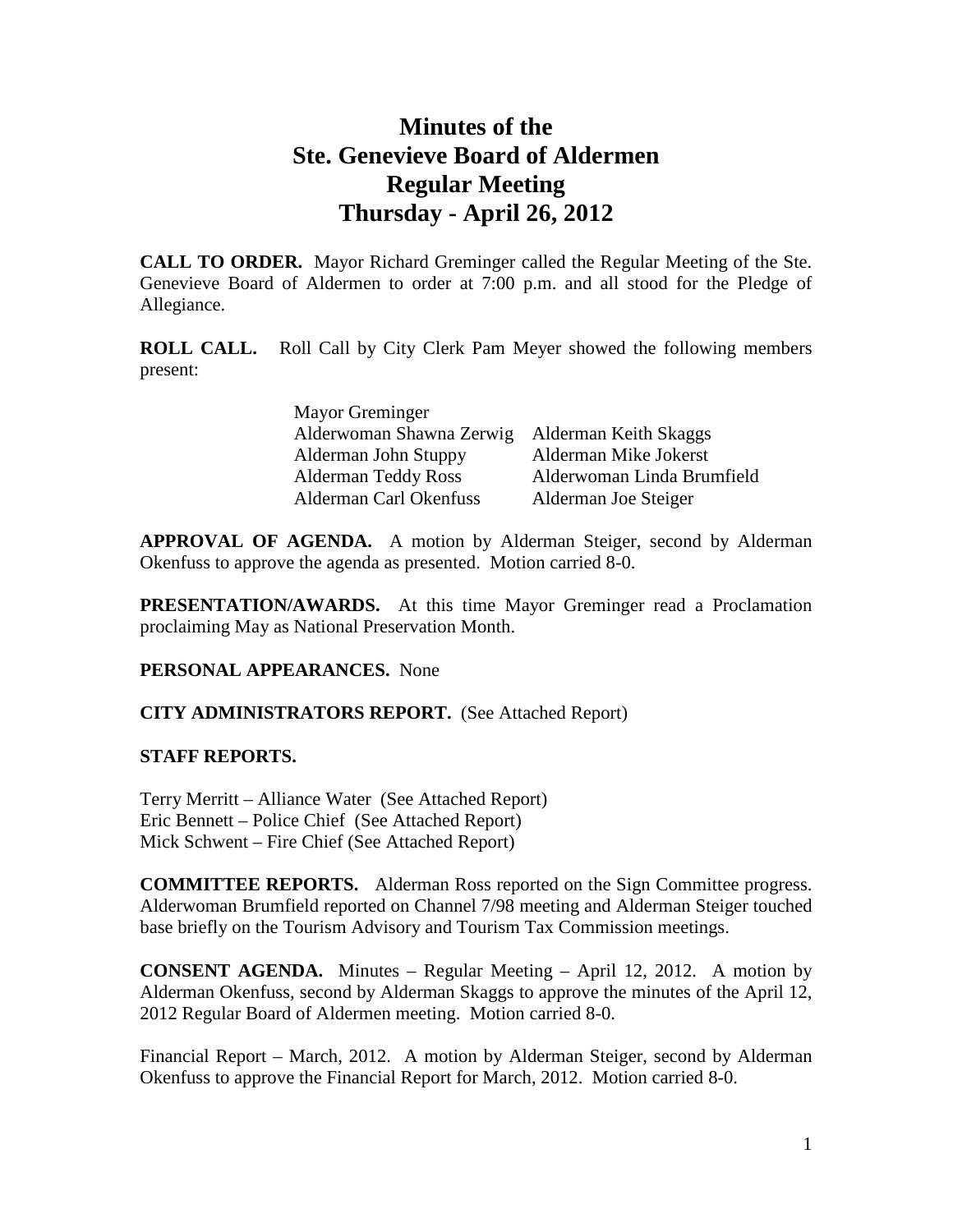PUBLIC HEARING – The Mayor and the Board of Aldermen of the City of Ste. Genevieve, Missouri will hold a public hearing on Thursday, April 12, 2012 at 7:00 p.m. at City Hall, 165 South Fourth Street. The purpose of this hearing is to consider a request from George Wehner for renewal of a special use permit that will allow the operation of an Auto Repair and Restoration business at his residence located at 235 North Main Street, a "C-2" Central Business District Zone. Ste. Genevieve Municipal Code Section 405.090 (1) (a) and Section 405.080 (1) (z) require a special use permit to operate an automobile repair or commercial garage in a "C-2" Central Business District. Mayor Greminger opened the public hearing at 7:54 p.m. At this time, Brenda Schloss, Planning and Zoning Administrator reported that the property is still not in compliance with the terms of the permit but some progress has been made. The amount of scrap on the property has been reduced, vehicles and parts are somewhat orderly and a broken tin roof had been removed. However there were still piles of debris, junk and parts located around the exterior of and in between the out buildings. Ms. Schloss did emphasize that Mr. Wehner has made an effort to improve the lot since the last inspection in February but added that the amount of debris that build up over the years and the lack of manpower to help Mr. Wehner creates a problem. No complaints had been received on the property at 235 N. Main but Brenda has received complaints on the property owned by Mr. Wehner north of the bridge. Alderman Stuppy questioned Mr. Wehner on insurance and liability issues concerning the cars Mr. Wehner fixes up to sell. Mr. Ken Kulburg, neighbor of Mr. Wehners spoke in support of Mr. Wehner. Mayor Greminger closed the hearing at 8:19 p.m. At this time a motion by Alderman Steiger, second by Alderman Okenfuss to approve the Special Use Permit with the stipulations that the Planning  $\&$ Zoning Administrator has recommended. (See Attached Memo) Motion Carried 8-0.

Approval of a Certificate of Appropriateness for the demolition of the house at 196 Front Street. A motion by Alderman Steiger, second by Alderman Skaggs to approve the Certificate of Appropriateness for the demolition of the house at 196 Front Street. Motion carried 8-0.

RESOLUTION 2012-45. A RESOLUTION APPOINTING CINDY LOIDA TO THE STE. GENEVIEVE PLANNING & ZONING COMMISSION. A motion by Alderman Okenfuss, second by Alderman Steiger to approve the appointment of Cindy Loida to the Ste. Genevieve Planning and Zoning Commission. Motion carried 8-0.

#### **OLD BUSINESS**

**BILL NO. 3853.** AN ORDINANCE AMENDING SECTION 110.057: ESTABLISHMENT, REGULATION OF PUBLIC CEMETERIES AND SECTION 210.770: CEMETERY RULES OF THE STE. GENEVIEVE CODE OF ORDINANCES. 2<sup>nd</sup> READING. A motion by Alderman Steiger, second by Alderman Okenfuss, Bill No. 3853 was placed on its second and final reading, read by title only, considered and passed by a roll call vote as follows: Ayes: Alderman Skaggs, Alderwoman Zerwig, Alderman Stuppy, Alderman Jokerst, Alderman Ross, Alderman Okenfuss, Alderman Steiger and Alderwoman Brumfield. Nays: None. Motion carried 8-0. Thereupon Bill No. 3853 was declared Ordinance No. 3797 signed by the Mayor and attested by the City Clerk.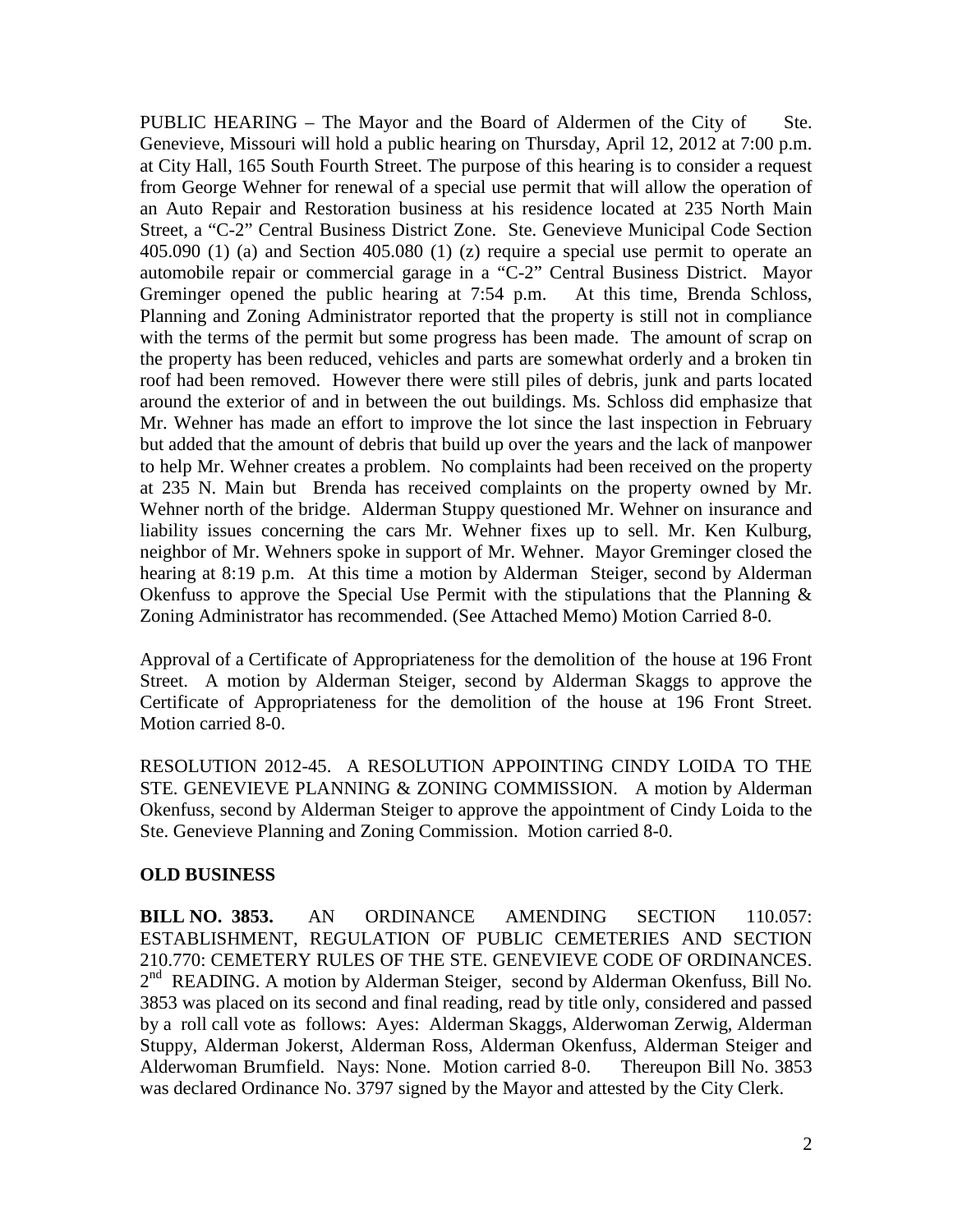**BILL NO. 3859** AN ORDINANCE APPROVING A BUDGET AMENDMENT TO THE CITY OF STE. GENEVIEVE FISCAL YEAR 2012 BUDGET RELATING TO THE GENERAL FUND #010 (POLICE).  $2<sup>nd</sup>$  READING. A motion by Alderman Steiger, second by Alderman Jokerst, Bill No. 3859was placed on its second and final reading, read by title only, considered and passed by a roll call vote as follows: Ayes: Alderman Skaggs, Alderwoman Zerwig, Alderman Stuppy, Alderman Jokerst, Alderman Ross, Alderman Okenfuss, Alderman Steiger and Alderwoman Brumfield. Nays: None. Motion carried 8-0. Thereupon Bill No. 3859 was declared Ordinance No. 3798 signed by the Mayor and attested by the City Clerk.

**BILL NO. 3860** AN ORDINANCE AUTHORIZING THE MAYOR TO ENTER INTO AN AGREEMENT BETWEEN THE CITY OF STE. GENEVIEVE AND MINERAL AREA COLLEGE FOR CONTINUING EDUCATION TRAINING FOR CITY OF STE. GENEVIEVE POLICE OFFICERS.  $2^{nd}$  READING. A motion by CITY OF STE. GENEVIEVE POLICE OFFICERS. Alderman Skaggs, second by Alderman Brumfield, Bill No. 3860 was placed on its second and final reading, read by title only, considered and passed by a roll call vote as follows: Ayes: Alderman Skaggs, Alderwoman Zerwig, Alderman Stuppy, Alderman Jokerst, Alderman Ross, Alderman Okenfuss, Alderman Steiger and Alderwoman Brumfield. Nays: None. Motion carried 8-0. Thereupon Bill No. 3860 was declared Ordinance No. 3799 signed by the Mayor and attested by the City Clerk.

**BILL NO. 3861.** AN ORDINANCE AUTHORIZING THE MAYOR TO ENTER INTO A FARM LAND LEASE AGREEMENT WITH MR. JOE HECKER. 2<sup>nd</sup> INTO A FARM LAND LEASE AGREEMENT WITH MR. JOE HECKER. READING. A motion by Alderman Jokerst, second by Alderman Skaggs, Bill No. 3861 was placed on its second and final reading, read by title only, considered and passed by a roll call vote as follows: Ayes: Alderman Skaggs, Alderwoman Zerwig, Alderman Stuppy, Alderman Jokerst, Alderman Ross, Alderman Okenfuss, Alderman Steiger and Alderwoman Brumfield. Nays: None. Motion carried 8-0. Thereupon Bill No. 3861 was declared Ordinance No. 3800 signed by the Mayor and attested by the City Clerk.

## **NEW BUSINESS.**

**BILL NO. 3862.** AN ORDINANCE TO QUIT CLAIM THE CITY'S INTEREST IN A PIECE OF REAL ESTATE THE CITY OF STE. GENEVIEVE OWNS TO MARK NAEGER.  $1^{ST}$  READING. A motion by Alderman Steiger, second by Alderman Stuppy, Bill No. 3862 was placed on its first reading, read by title only, considered and passed with an 8-0 vote of the Board of Aldermen.

**BILL NO. 3863.** AN ORDINANCE AMENDING "SCHEDULE II-B. THREE WAY STOP SIGNS OF THE MUNICIPAL CODE, AND DESIGNATING AN AUTHORIZED STOP SIGN ON LAHAYE STREET AT ITS INTERSECTION OF MEMORIAL DRIVE, BOTH EASTBOUND AND WESTBOUND. 1<sup>ST</sup> READING. A motion by Alderman Skaggs, second by Alderwoman Zerwig, Bill No. 3863 was placed on its first reading, read by title only, considered and passed with an 8-0 vote of the Board of Aldermen.